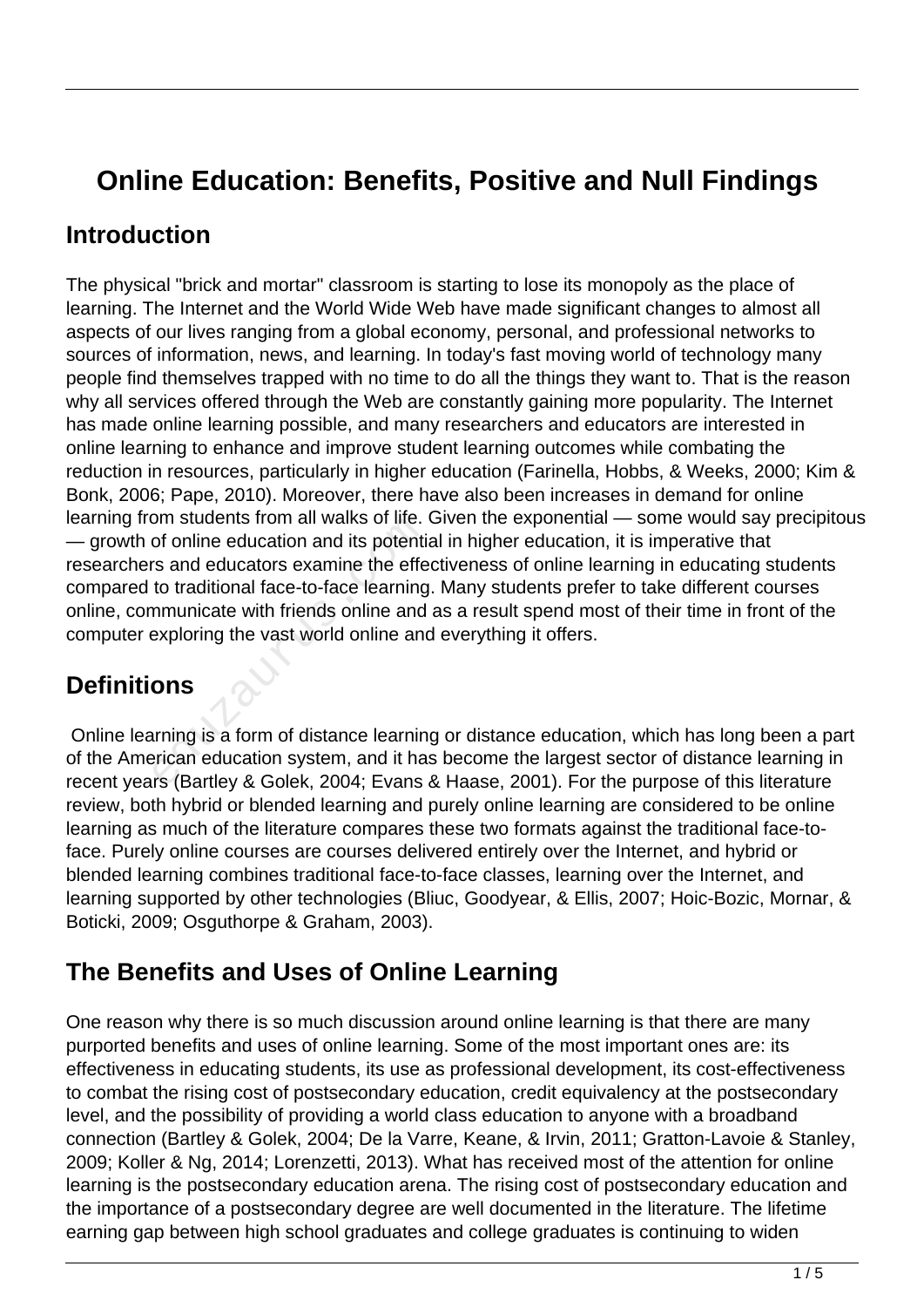(Dynarski & Scott-Clayton, 2013). At the same time, the cost of college tuition is rising faster than inflation and the student loan debt is rapidly increasing. As of 2014, the total national student loan debt is over one trillion dollars (Finaid.org, 2014). Many scholars and educators believe that online learning can be an effective tool in combating the rising cost of postsecondary education by spreading the cost of a class over a much larger number of students compared to the traditional setting, dividing the cost by tens or hundreds of thousands of students as opposed to dozens (Bowen, 2013; Bartley & Golek, 2004; Jung & Rha, 2000; Koller & Ng, 2014; Tucker, 2007). Moreover, the marginal cost of a student in an online setting is negligible relative to the traditional setting, necessarily constrained by a number of factors such as the size and availability of the physical classroom.

Intimately connected to this issue of cost and postsecondary education are the required credits to obtain a postsecondary degree. Traditionally, students have to earn most of the college credits at an institution before they are awarded bachelor degrees at that institution. The point of contention is how online classes will play a role in awarding credits or credentials, and many educators connected to online learning are hoping that there will be credit equivalency for some online classes. For instance, Daphne Koller and Andrew Ng, creators of Coursera, had worked with the American Council on Education to recommend credit-equivalency for some online courses (Koller & Ng, 2012). The goals of this endeavor are to increase completion rate, reduce time to degree attainment, reduce costs to postsecondary education, and offer more access to non-traditional students. As of 2013, the American Council of Education had approved five online courses for college credit (Kolowich, 2013). However, there is concern over whether colleges will accept the recommendation, and there is also concern about the dilution of a traditional degree due to the transition (Kolowich, 2013; Lorenzetti, 2013). merican Council on Education to recoller & Ng, 2012). The goals of th<br>gree attainment, reduce costs to p<br>onal students. As of 2013, the Am<br>rses for college credit (Kolowich, 2<br>ill accept the recommendation, an<br>degree due t

Last but not least, there is the hope that online learning will be able to provide a world class education to anyone, anywhere, and anytime as long as they have access to the Internet. A number of websites and companies — Khan Academy, Udacity, edX, and Coursera are some of the most prominent ones — are built on this premise, and many well-respected scholars and entrepreneurs have high hopes and expectations for online learning, particularly for massive open online courses (Bowen, 2013; Fisher, 2012; Koller & Ng, 2012; Lewin, 2012; Selingo, 2013). Central to this particular benefit — in fact, to most of the purported benefits of online learning — is the effectiveness of the online format in educating students. If online learning is generally less effective than the conventional face-to-face format, then some of the aforementioned purported claims and benefits of online learning are highly suspect. Therein lies the crux of the issue, the fundamental concern of online learning and the focus of this paper: the effectiveness of the online format in educating students compared to the traditional format. To address this issue, the positive, negative, and mixed and null findings of the effectiveness of online learning as compared to the traditional format will be examined.

### **The Positive Findings**

There are a large number of studies that find positive statistically significant effects for student learning outcomes in the online or hybrid format compared to the traditional face-to-face format. Some of the positive learning outcomes are improved learning as measured by test scores, student engagement with the class material, improved perception of learning and of the online format, stronger sense of community among students, and reduction in withdrawal or failure. Consider the following illustration based on a study by Riffell and Sibley (2005). Jean-Luc was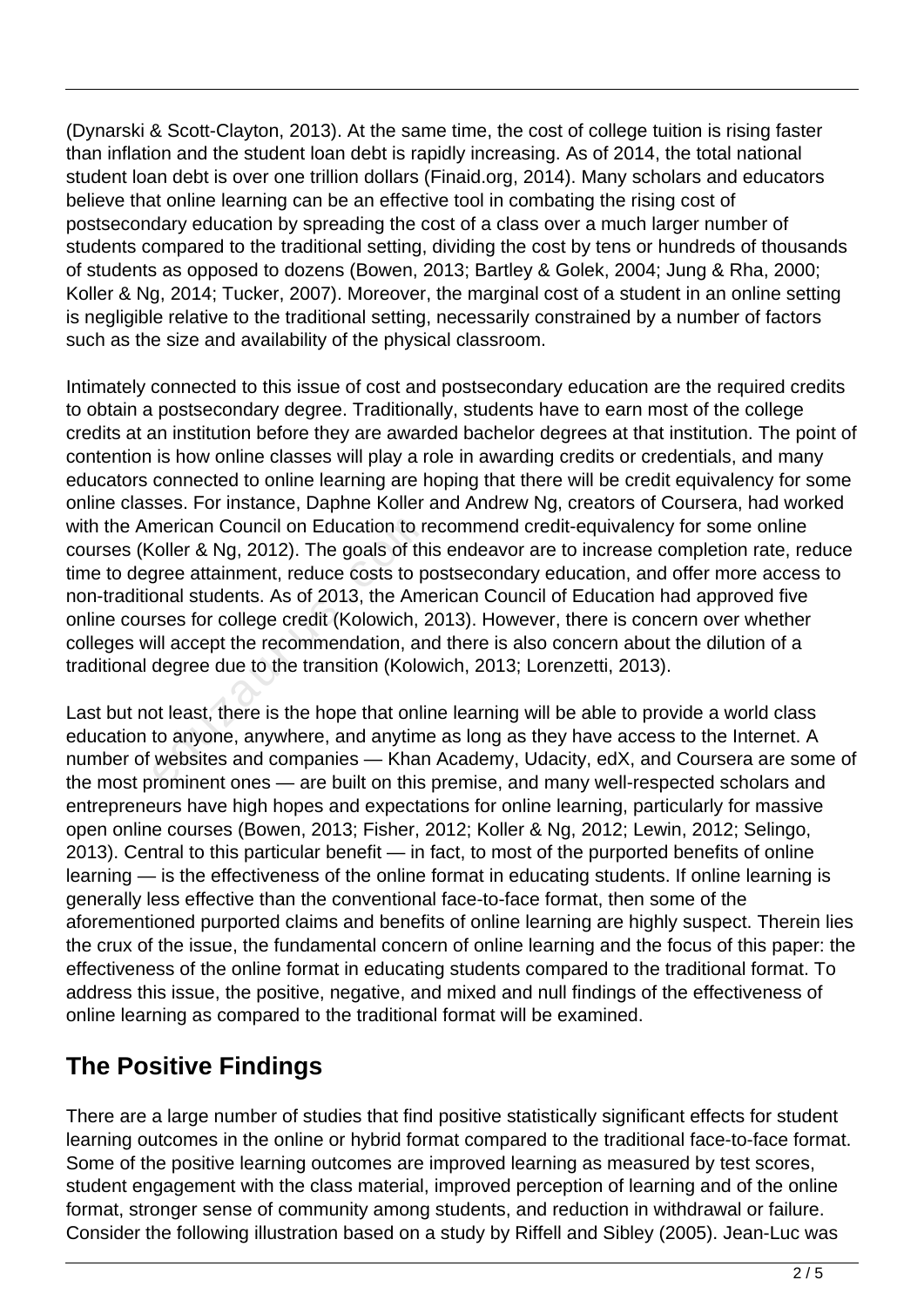an archeologist who needed to fulfill a general science course to graduate. He had not performed well in a traditional science course and when he saw there was a hybrid environmental biology course that included bi-weekly online assignments in lieu of the traditional lecture, he thought this might work better for him. He found that the online assignments gave him time to think and reflect about the materials better than the traditional lectures. This led him to understand the ideas more thoroughly, which allowed him to participate more during face-toface active-learning exercises. He also felt that he had more meaningful online and in-person interactions with the professor since he was able to participate more than he usually did in a science class. As a result, Jean-Luc had a deeper understanding of environmental biology and he did well in the class, above the average performance of his face-to-face counterpart and well above what he expected from himself. This simple example illustrates the kind of stories that can be told in these positive studies.

From a more systematic analysis, Navarro and Shoemaker (2000) found that student learning outcomes for online learners were as good as or better than traditional learners regardless of background characteristics and that the students were greatly satisfied with online learning. Rovai and Jordan (2004) examined the relationship of sense of community between traditional classroom and the blended format, and they found that students in the blended format had a stronger sense of community than students in the traditional format. In a study that compares learning outcomes for students who self-selected into the online format for a macroeconomics course, researchers found that after correcting for sample selection bias, test scores for the online format students were four points higher than for the traditional format (Harmon & Lambrinos, 2006). In a methodologically rigorous study conducted at Ithaka (Bowen & Ithaka, 2012), students were randomly assigned to the traditional format (control) and a hybrid interactive online learning format that met once a week where students did most of the work online (treatment). The researchers found that there are comparable learning outcomes for both groups and that there was the promise of cost savings and productivity gains over time for the hybrid course. Furthermore, these learning improvement and cost saving gains are expected to increase as new tools and software for online learning are being developed and tested continually. and the blended format, and they<br>ense of community than students i<br>utcomes for students who self-sele<br>searchers found that after correction<br>at students were four points high<br>, 2006). In a methodologically rigo<br>dents were r

In a large political science course, using mixed methods, researchers found that students using PeerWise — a recently created online pedagogical tool that enables students to write, share, answer, discuss and rate multiple choice questions with little to no input from the instructor had better learning outcomes and improved perceptions of learning as well as motivation to learn (Feeley & Parris, 2012). To further develop the use and effectiveness of PeerWise, a study on the effect of virtual achievements, a badge-based achievement system in PeerWise, in a large randomized control trial found that there was a significant positive effect on the quantity of students' contributions without a corresponding loss of quality (Denny, 2013). As online learning grows, more and more aspects of "gamification," the use of game mechanics and virtual achievements in non-game contexts to engage users, are being added to the virtual environment to increase task engagement and decrease attrition (Deterding, Dixon, Khaled, & Nacke, 2011; Huotari & Hamari, 2012; Kapp, 2012).

Even though there are positive findings for the effectiveness of online learning, it is still unclear that this generally holds true across studies. Funded by the U.S. Department of Education, a team of researchers at Stanford Research Institute International conducted a systematic search of the literature from 1996 to 2008 and identified more than a thousand empirical studies of online learning (Means et al., 2010). In the meta-analysis which used stringent criteria for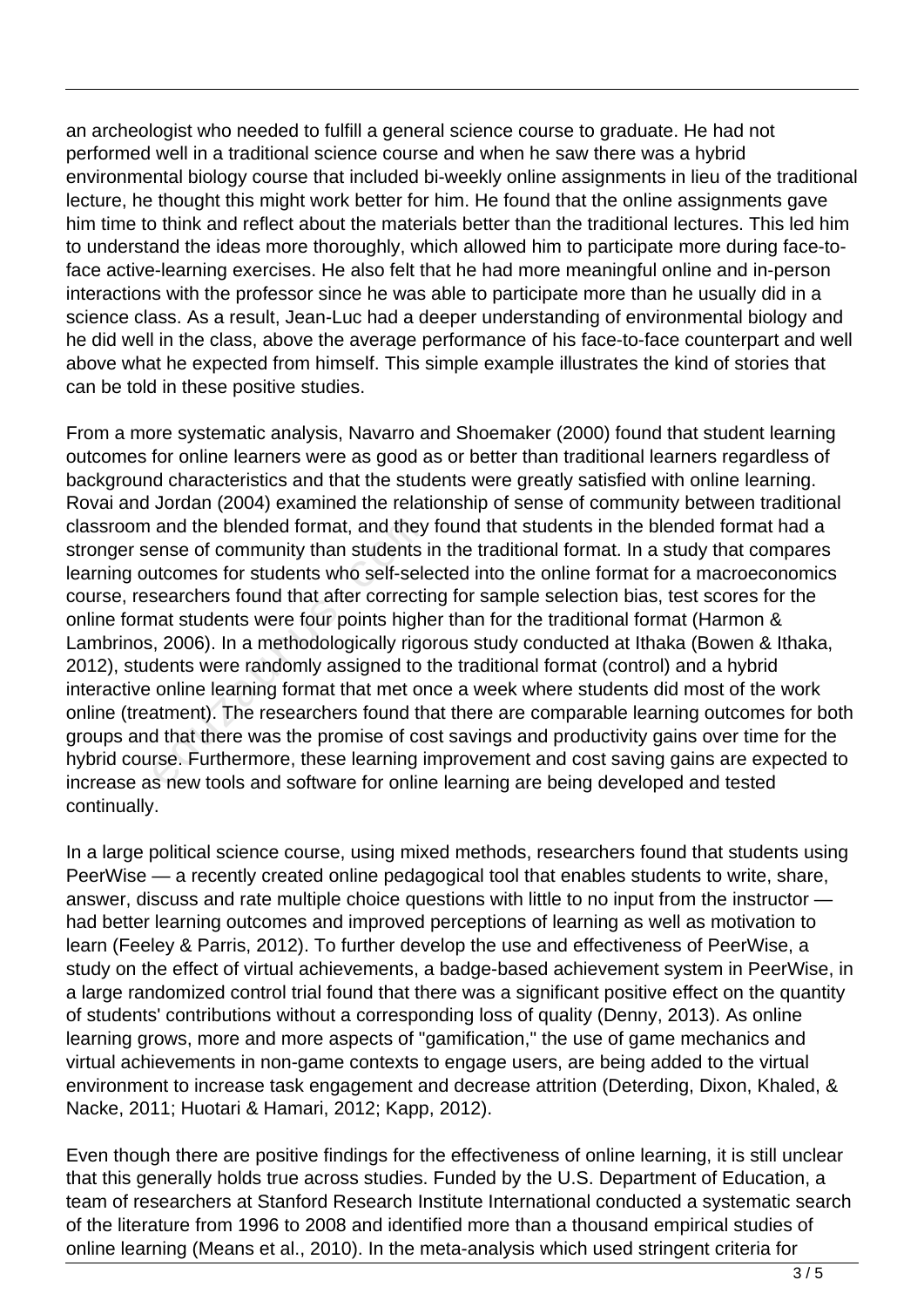selecting studies that utilized a rigorous research design, compared online learning with the traditional format, quantitatively measured student learning outcomes, and provided enough information to calculate an effect size, the researchers analyzed 45 studies and on average, they found that students in an online format performed modestly better than those in the traditional format. The difference in student learning outcomes was larger in the studies where online elements were blended with face-to-face instruction, and these blended conditions often included additional learning time and instructional elements not received by students in the control conditions. The variations in how online learning was implemented did not affect student learning outcomes significantly, but it should be noted that there is a small number of studies for this particular finding (N=13). The researchers concluded that the combination of time spent, curriculum, and pedagogy in the online format produced the observed difference in learning outcomes, but there was no evidence that online learning is superior as a medium for learning, which is consistent with prior literature (Bernard et al., 2004; Clark, 1994). The researchers noted that there were few rigorous K-12 studies and so their findings are not necessarily generalizable to K-12 settings.

It must be emphasized that this seminal work by Means et al. is one of the most cited and wellrespected meta-analyses to date (Lack, 2013). It sets a very high standard for meta-analytical work, and its main finding is student learning outcomes are better for online learning than the traditional format, modest, but significant nonetheless.

### **The Null Findings**

In comparison to the number of positive studies, there are many, many more studies that found null findings for the effects of online learning. One of the most cited (1900 citations!) and wellknown studies for the effects of distance and online education on student learning outcomes is the seminal work by Thomas Russell (1999). The author compiled over 350 studies on distance and online education dating back from 1928 that suggested that there is no significant difference in the learning outcomes for the traditional face-to-face format versus mediated instruction. Of all the positive, mixed, null, and negative findings on the site, about 70 percent of the studies found no significant differences. However, one of the most common criticisms of Russell's work is that the majority of the original studies have poor methodology: they often lack control groups, random assignment, experimental controls for confounding variables, and little to no discussion of attrition. Subsequent meta-analyses, such as Bernard et al. (2004) and Means et al. (2010), have used more rigorous selection criteria. meta-analyses to date (Lack, 201<br>its main finding is student learning<br>format, modest, but significant nor<br>**II Findings**<br>son to the number of positive studes<br>is for the effects of distance and<br>all work by Thomas Russell (19

In a meta-analysis in higher education, Bernard et al. (2004) found that overall there was no significant difference in achievement, attitude, and retention outcomes between distance education, which included online education, and the traditional face-to-face education. However, there was significant heterogeneity in student learning outcomes for different activities. Separating student learning outcomes based on synchronous and asynchronous activities, activities that have to be done at the same time or at each person's convenience respectively, showed that the mean achievement effect sizes for synchronous work were better for the traditional format, but asynchronous work favored distance education. In other words, there are better learning outcomes in the traditional format for activities that have to be done simultaneously and better outcomes in the mediated distance format for activities that can be done at various times. Moreover, researchers also found, using weighted multiple regression, that the methodology of the studies accounts for most of the variations in learning outcomes